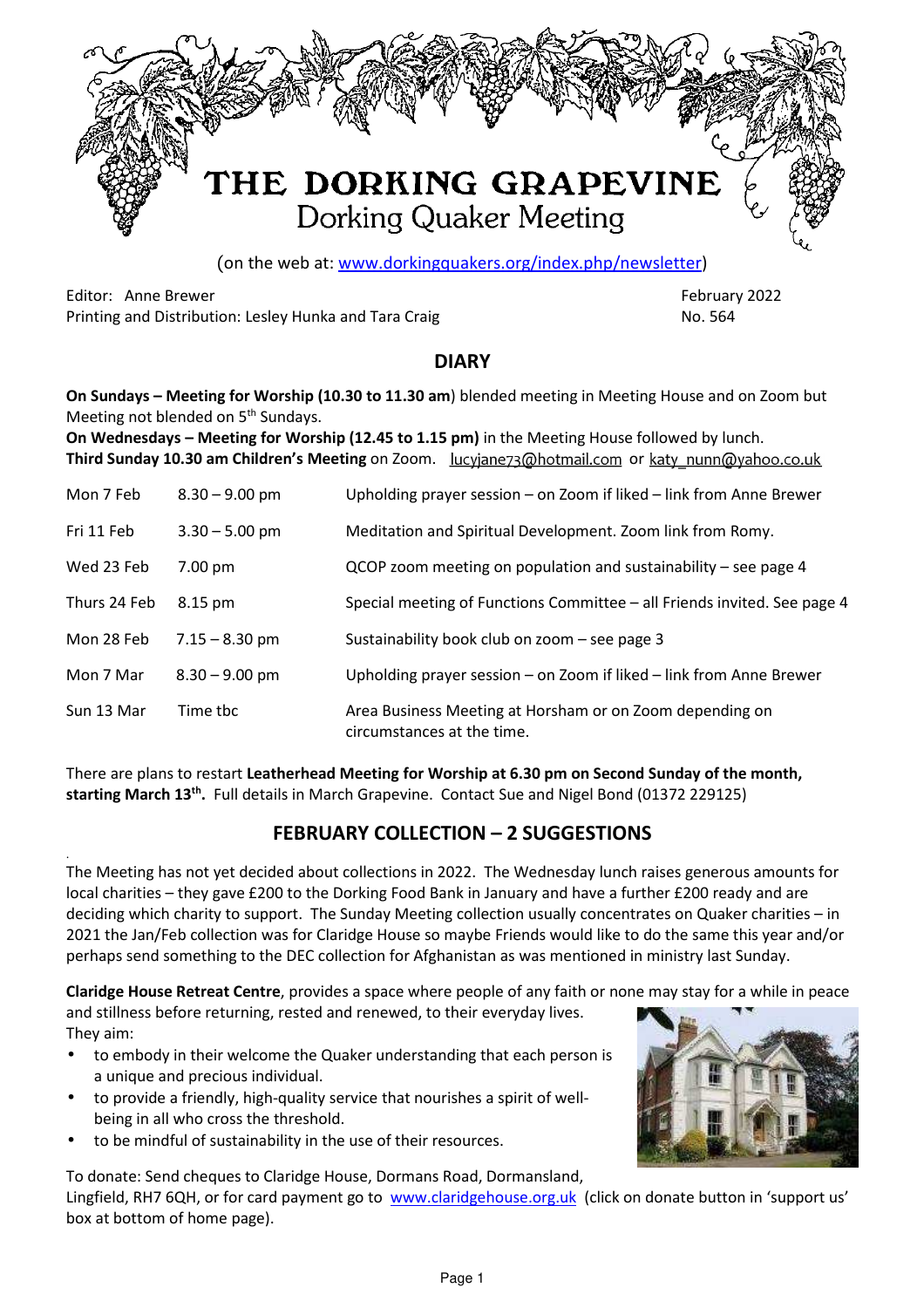

#### **Disasters Emergency Committee crisis appeal for Afghanistan.**

From their website (https://www.dec.org.uk)**:** 

*Afghanistan is heading for catastrophe this winter. Children are dying today, and a million more under the age of 5 are at risk of dying over the next three months. … More than 8 million people are on the brink of famine. Years of conflict, the Covid-19 pandemic, a change of government and the worst drought in 27 years have led to catastrophic hunger. The situation will only get worse as freezing weather sets in. We must act now to save lives. DEC charities are already on the ground providing lifesaving* 

*aid, scaling up their operations and reaching those most in need.* To donate go to: https://donation.dec.org.uk/afghanistan-crisis-appeal

# **UPDATE ON OUR BI-PARTING SCREEN**



F/friends will be sorry to learn the bi-parting screen which divides our Meeting House into two halls has failed a recent safety test. Based on the condition of the observable chains and the winch mechanism the Inspector has ruled out its further use until a number of issues are addressed. After which the system will require another test. It is therefore out of use with immediate effect, and our Meeting must decide how to move forward. You will know that the screen has had several

surveys in the past, but until now has not been tested with Health and Safety in mind. Fortunately we do have a number of contacts we

will now approach for advice and one or two who may be able to offer practical help. If you have any link to organisations who might be able to assist in practical ways or by offering grants for this kind of project please let me know.



Thank you in anticipation, Geoff (For the Finance and Premises Committee).

(Photos of the screen closed and part opened, by Colin Brewer.)



# **CONCERN OVER THE RIVER MOLE**

A message from Dorking Climate Emergency:

The famous Stepping Stones on the River Mole attracts thousands each year. Many splash and bathe, enjoying the clear, cool waters on a hot day.

The truth? The River Mole is one of the worst polluted in the UK and unhealthy to swim in. A recent feature from the BBC highlights the issue: https://www.bbc.co.uk/news/uk-60040162

*"... the sewage treatment works at Dorking run by Thames Water was responsible for the highest number of unpermitted spills (in the country! Untreated sewage was discharged into the River Mole on 223 days over the last four years. "* 

Dorking Climate Emergency is hosting a meeting in Old Pixham School RH4 1PJ - just 200 metres from the Thames Water sewage treatment works - on **Friday Feb 11th: 7.30pm for 8.** Contact them to book a seat or just turn up on the night - contact@dorking-climate-emergency.net

There'll be a short talk by an expert on rivers from the University of Reading, a short documentary then discussion-time when hopefully some action will be agreed.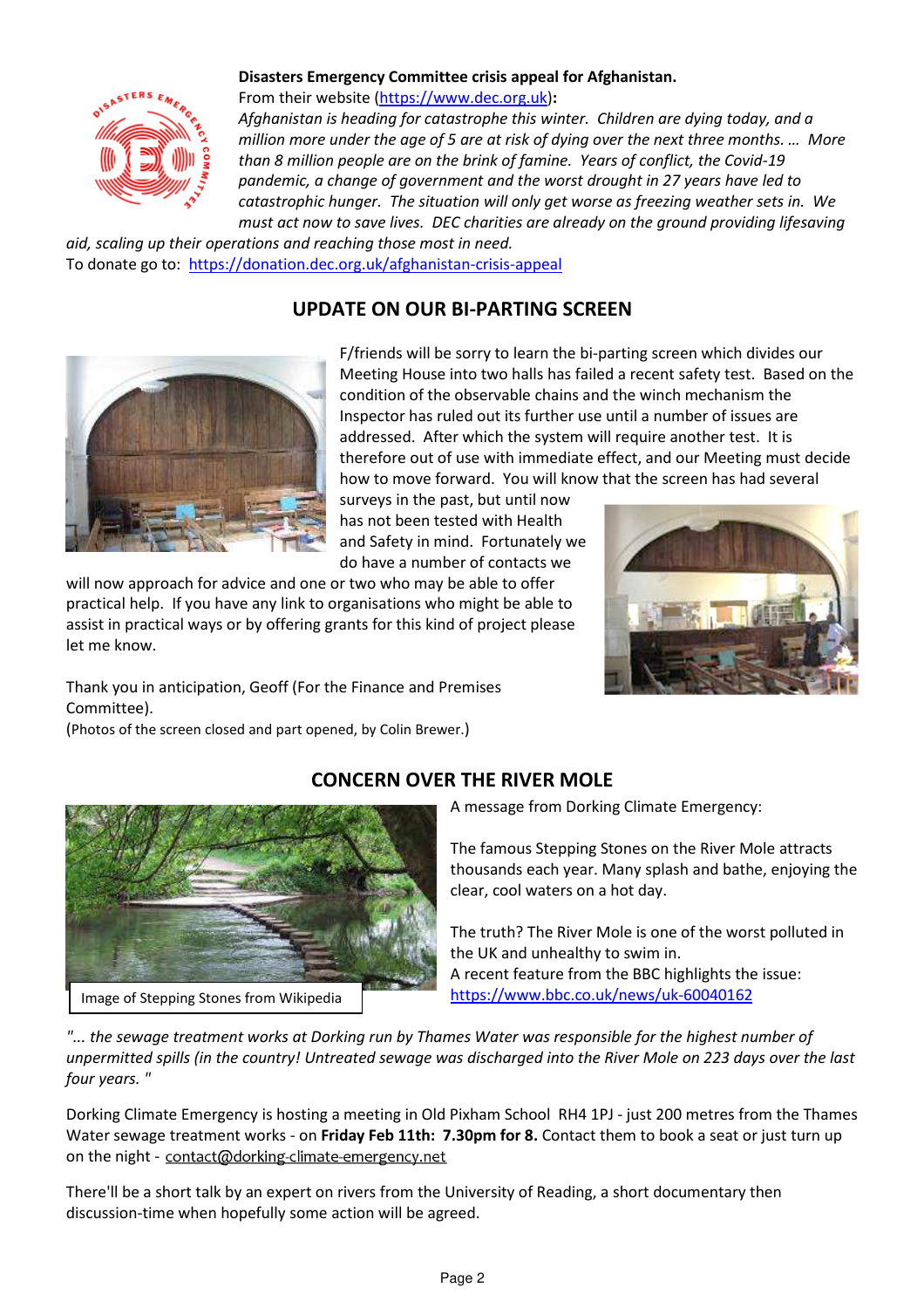## **AN OPPORTUNITY FOR SERVICE**

# Dorking Area Foodbank

Part of Churches Together in Dorking

*Registered Charity No 1124616*



We are seeking a dynamic, well-motivated and organised person to take on the role of:

#### **Project Lead**

Part–time 16 hours a week Salary: £21,450 pro rata Permanent contract

You will take over running our busy foodbank and managing the staff and volunteers. You will be required to work directly with clients and referral agencies and take the lead in developing the service.

It is essential that you have the ability to listen, communicate clearly, are non-judgemental, a good leader of people and are aware of the importance of confidentiality. You will need to work equally well on your own as in a team. Experience of managing volunteers and of working with those who are vulnerable is essential. Training and induction will be provided. A current driving licence and use of a car is essential.

For further information please telephone 07971 700165 or email: coordinator.daf@gmail.com

# **Closing date for applications: 5pm on Friday 11 February 2022**

# **Interview times: Monday 21 February 2022 am**

#### **or Wednesday 23 February 2022 pm**

\*\*\*\*\*\*\*\*\*\*\*\*\*\*\*\*\*\*\*\*\*\*\*\*\*\*\*\*\*\*\*\*\*\*\*\*\*\*\*\*\*\*\*\*\*\*\*\*\*\*\*\*\*\*\*\*\*\*\*\*\*\*\*\*

#### **OUR SUSTAINABILITY BOOK CLUB**

Having discussed *Doughnut Economics* by Kate Raworth, the Meeting book club has moved on to consider *Speed and Scale* by John Doerr. Both books are concerned with a sustainable future for our planet but have very different approaches.

Anyone is very welcome to join in our discussions, which are held on Zoom once a month on a Monday evening starting at 7.15pm. The next one is on Monday February  $28<sup>th</sup>$ . We have discussed the very informative Introduction and the first chapter, which is on the electrification of transport. This chapter raised some comments about the author's 'business entrepreneur' approach! Next time we will focus on chapter 2 which covers decarbonising the grid. If you plan to join in, then I do recommend reading the Introduction.



Anne Brewer